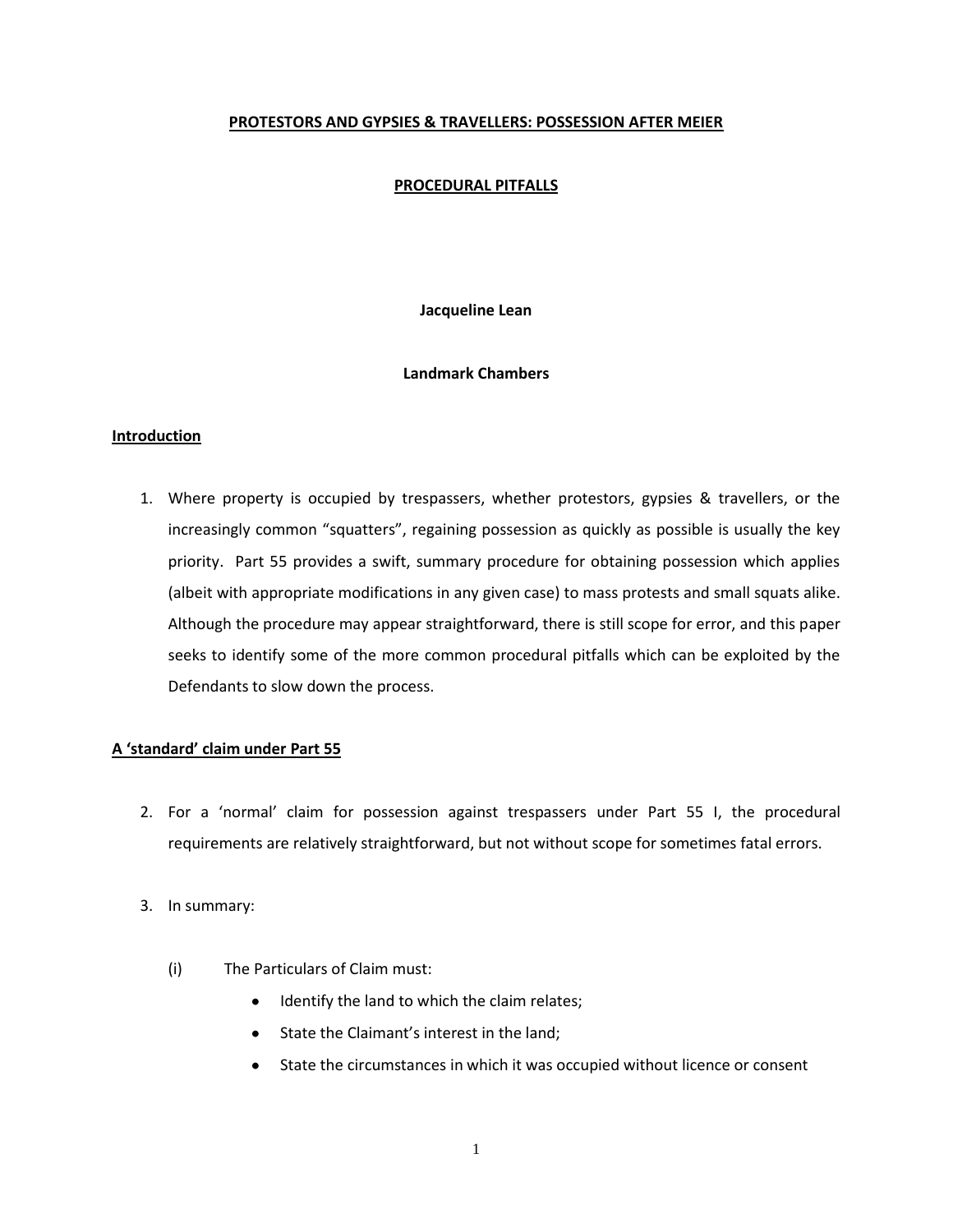- (ii) Documents (in the case of proceedings against "persons unknown") must be served in accordance with r.55.6, by:
	- Attaching copies of the same to the main door or some other part of the land so that they are clearly visible and
	- If practicable, inserting copies of those documents in a sealed transparent envelope addressed to "the occupiers" through the letter box.
	- Or, by placing stakes in the land in places where they are clearly visible and attaching to each stake copies of the claim form, particulars of claim and any witness statements in a sealed transparent envelope addressed to "the occupiers".
- (iii) The documents should be served at least 2 days before the hearing (in respect of nonresidential property) and 5 days before the hearing (in respect of residential property), including the witness statements relied on by the Claimant, and a certificate of service produced at the hearing. (r.55.5)

# Potential Pitfalls:

# *The Particulars of Claim*

- 4. The greatest scope for error lies in identifying the land of which possession is sought and to which the Claimant asserts an immediate right to possession. Two of the most common errors concern:
	- (i) The description of the land in the Particulars
	- (ii) The red line on any plan used to identify the land
- 5. Particular care needs to be taken when describing the property or land of which possession is sought – a message reinforced by *Meier*. A classic example is where possession is sought of a unit which extends across more than one building - eg a shop known as 1-3 High Street – but where the buildings known as 1 and 3 High Street contain other units, often residential units on upper floors. A possession order in respect of  $1 - 3$  High Street' would technically require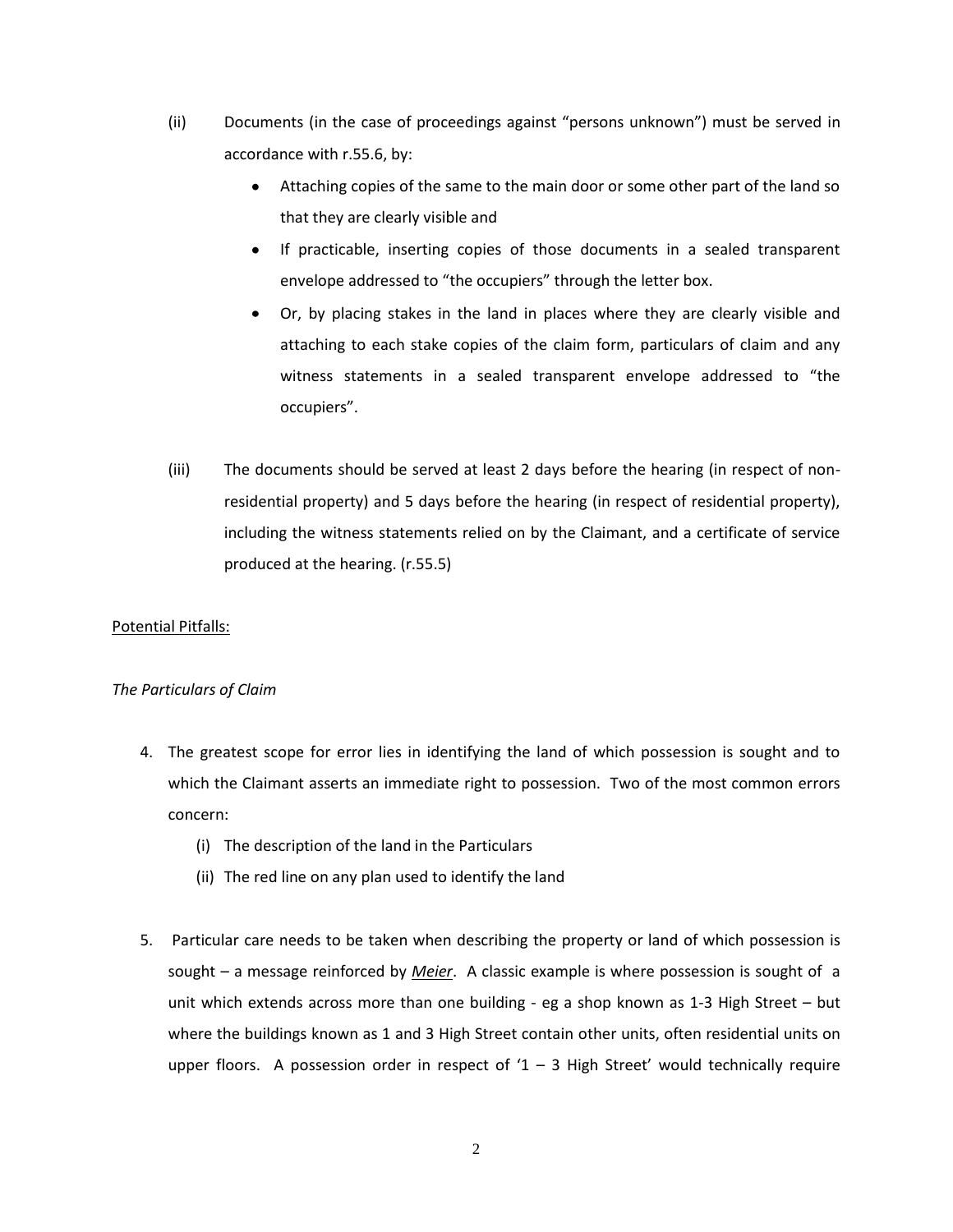possession of the entirety of those buildings and such a claim may have undesirable consequences for the Claimant.

- 6. Firstly, as the Claimant is unlikely to be entitled to possession of the entirety of those buildings (at least on grounds of trespass) the Claim should fail – unless it is amended. An application to amend at the hearing may result in an adjournment, if the Judge takes the view that the error is so fundamental that the proceedings should properly be re-served on the occupants prior to determining the claim.
- 7. Secondly, it is not unlikely that a tenant of the upper parts may well find it necessary to attend the hearing, or instruct someone to do so on their behalf, to protect their interest. This is likely to result in a costs sanction for the Claimant. If it is realised prior to the hearing that such an error has been made, it is advisable to make it known as soon as possible to the occupants of all parts of the building that the Claimant will be applying to amend the Claim, and identifying the more limited extent of the property of which possession is sought. .
- 8. There may also be other undesirable consequences in the event that such an error is not realised and remedied before the Order is made – particularly in the event of a warrant being executed against the other parts of the building, and especially if the Claimant is the immediate landlord of those other parts.
- 9. In respect of claims for possession not limited to an identifiable building or part thereof, it is common practice to identify the land by reference to a red lined plan. Care must be taken to ensure that the land identified does not extend too far, or include land in respect of which the Claimant does not have an immediate right to possession  $-$  e.g. because other parts are occupied by tenants. Whilst there may be concerns that the trespassers will move from one grass verge on an industrial estate to another, the tenants are unlikely to take kindly to a claim for possession where the entire industrial estate is red-lined on the plan.
- 10. Care also needs to be taken where the trespassers are occupying not only unit or part of a building but also some outside space used with the same. If the Claimant is a tenant of part only of the building, it will be important to check what interest or rights are held over that outside space: it may well be that there is only an easement or lease granted by the lease or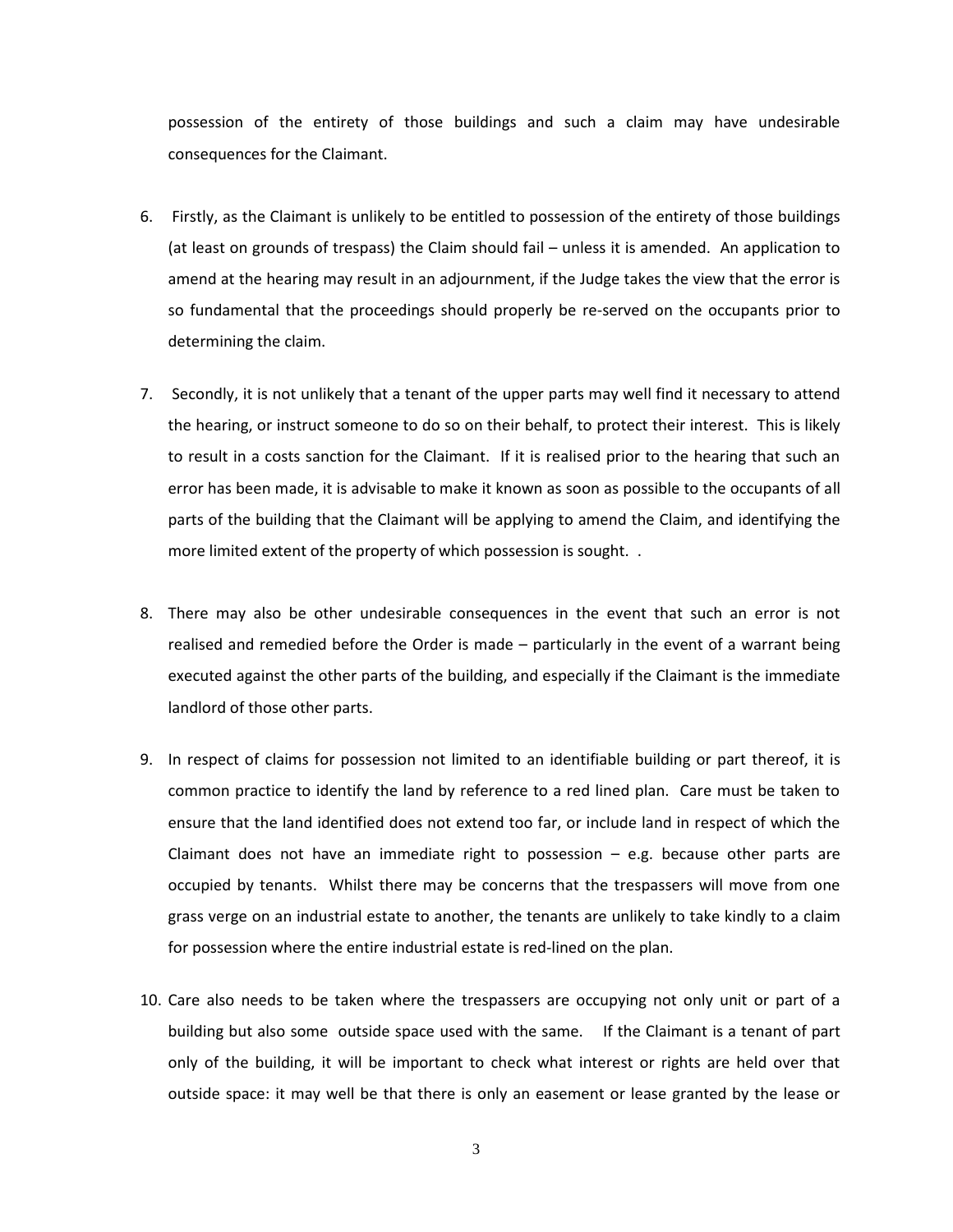lessor, such that the Claimant has no immediate right of possession in respect of the same. In such cases, it would be advisable to consider joining the landlord (or whoever retains the interest in that area) to the claim to seek possession of that part.

#### *Immediate entitlement to possession*

- 11. As well as the extent of land to which the Claimant claims to be entitled to possession, issues may also arise as to the Claimant's right to possession, *per se.*
- 12. One of the most common defences used by trespassers (at least at the first hearing) is that "someone" has granted them a right to stay at the property in question. With a sympathetic judge, and a 5 minute hearing, this may be enough to result in an adjournment. Unfortunately there is little that can be done about such defences. However, when preparing any witness statements in support of the Claim, and depending on the circumstances of the case, it may be of assistance to add to the standard line of the Claimant not having granted any right to enter, use or occupy the Property etc a statement to the effect that no other person has been granted authority, or been held out by the Claimant has having authority, to deal with the property on his / her / its behalf. Whilst not guaranteed to satisfy the Judge to grant the Order at that first hearing despite the purported defence, it does at least set the factual basis for whoever is attending the hearing to argue that any such purported grant cannot bind the Claimant and thus provide a defence to the Claim as a matter of law.
- 13. Similarly, it is not unknown for trespassers to seek to assert that there is  $-$  or might be  $-$  some continuing tenancy or licence in respect of the Property, such that someone other than the Claimant is entitled to possession. This can be based on something as spurious as an envelope addressed to another individual. Whilst it is not for the Claimant to prove a negative, if there have previously been licences/tenancies of the Property, and again depending on the circumstances of the case, it may be advisable to confirm that all licences/tenancies have been terminated (and approximately when).
- 14. One other situation in which the Claimant's entitlement might be called into question is whether the Claimant's interest in the property is one requiring registration under s.27 LRA 2002 to take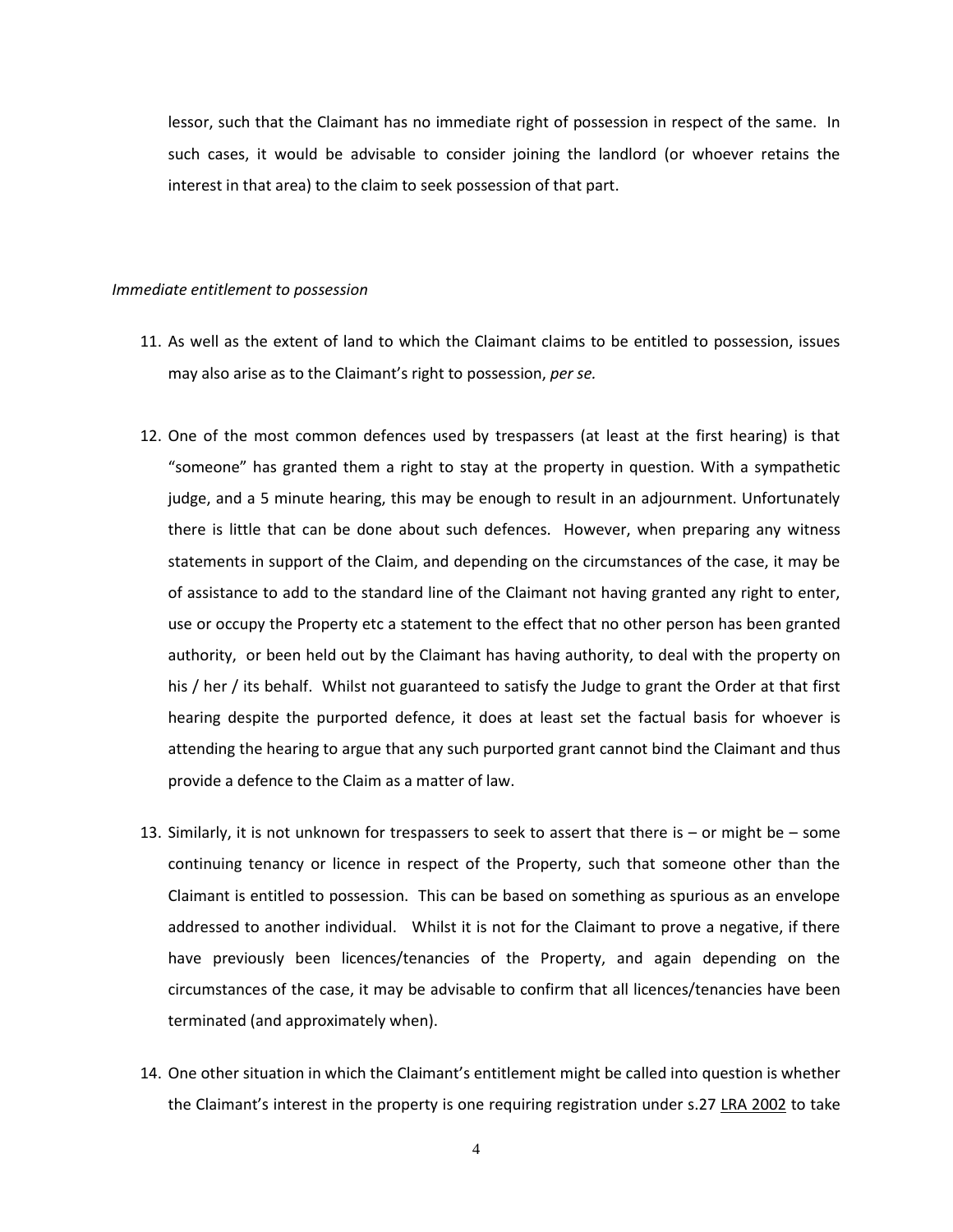effect as a matter of law. In theory, this should cause no problems for the Claimant  $-$ *Manchester Airport v.Dutton* [2000] QB 133 makes it clear that the Claimant does not necessarily have to have a legal estate or interest in the land to succeed on a claim for possession. However, forewarned if forearmed, and if the entitlement to possession does rest on such an interest, it would be advisable for whoever is attending the hearing to be alive to such an argument potentially being taken, and prepared to knock it out of the ballpark a.s.a.p.

### *Service*

- 15. Issues may also arise with service:
	- (i) Timing: it may be that overly efficient court listing means that there is not quite enough time to serve in accordance with r.55.5 - although as long as service has been effected expeditiously, it is to be hoped a Judge would treat an application to abridge time sympathetically. Further, if in doubt as to whether the land may be residential or nonresidential (particularly depending on the user by the trespassers), err on the side of caution.
	- (ii) Non-compliance with r.55.6: how this is viewed is likely to depend on the Judge. However, provided that service has been effected in such a way that the proceedings should have come to the attention of the occupiers, then hopefully r.3.10 (or r.6.15(2)) can be relied on to prevent an adjournment.
	- (iii) Ensuring all necessary documents are included: r.55.6 stipulates service of the claim form, particulars of claim, and witness statements. However, it is worth noting that Part 55 does not appear to exclude CPR r.7.8 requiring forms for defence, etc, to be served with the claim form/particulars. Whilst omission may not be fatal  $-$  given that there is no requirement to file a defence in trespassers' claims – there is no guarantee a Judge will not take the view that such an omission is not a fundamental error, and adjourn the Claim for service to be re-effected.

#### *Enforcement*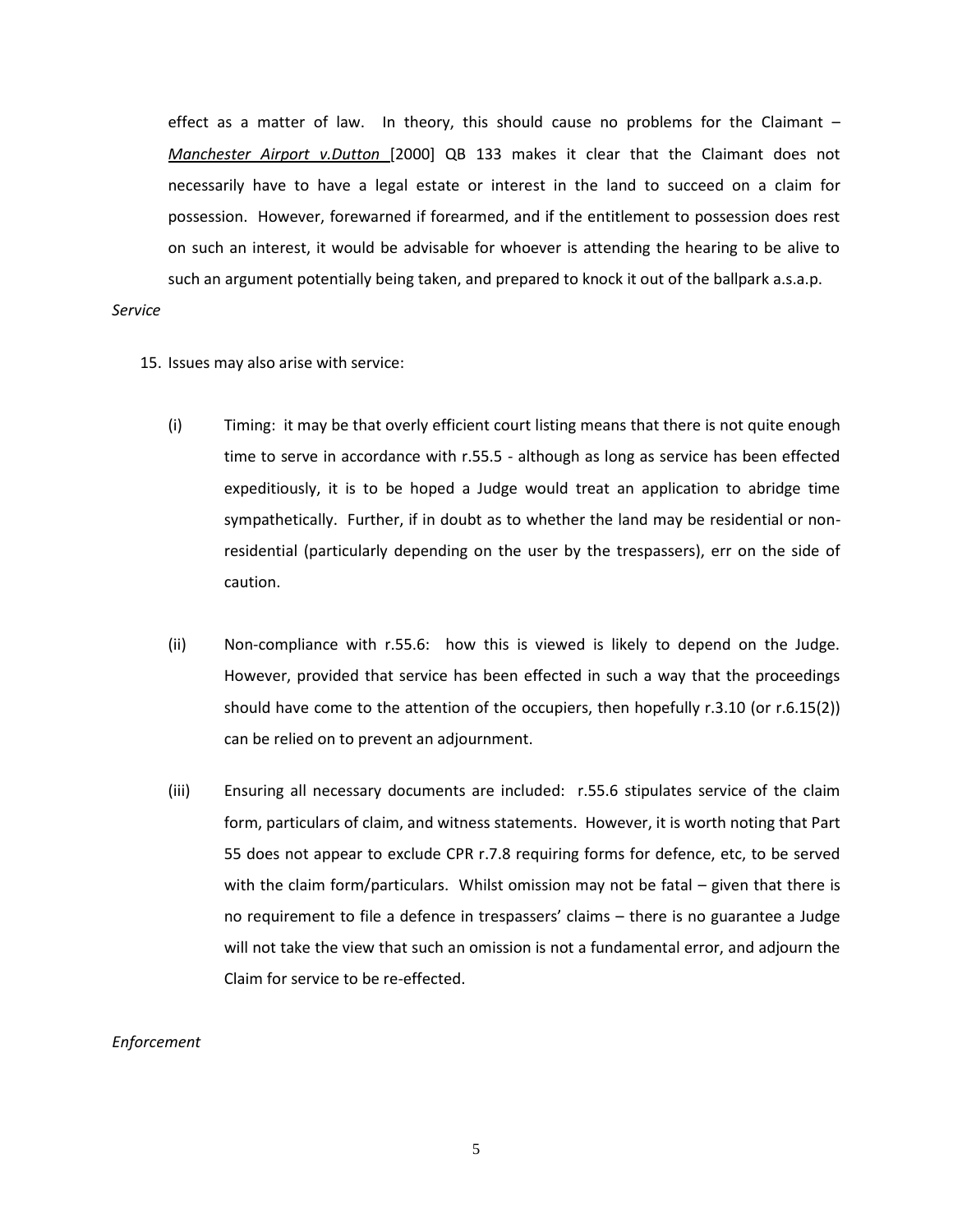16. Whilst not a procedural pitfall which may result in the Claim being delayed or dismissed, two matters which may be of serious concern to the Claimant are delays in the Court drawing up the Order for service on the Defendants, and delays in execution of a warrant of possession caused by bailiffs' waiting lists. As to the former, little can be done – other than to attempt to persuade the Court staff to draw the Order up then and there, thus placing service back in the Claimant's control. As to the latter, it is worth bearing in mind that orders for possession against trespassers can be enforced in the High Court without formal transfer or further application (other than for the writ of possession) – The High Court and County Courts Jurisdiction Order 1991/724 Art 8B.

## **Interim Possession Orders**

 $\overline{a}$ 

- 17. A more draconian method than the 'normal' Part 55 possession claim, the severity of the sanctions attached for non-compliance with an IPO means the courts demand strict compliance with the requirements of Part 55 III.
- 18. In particular, it is important to ensure:
	- (i) The Claim Form, Application Notice, Written Evidence and Defence Forms are all in the forms prescribed in PD 55 $^1$  (r.55.22(2));
	- (ii) The written evidence is given by the Claimant personally or authorised officer if the Claimant is a corporate body (r.55.22(4));
	- (iii) Service is effected within 24 hours of issue of the proceedings (r.55.23);
	- $(iv)$  That all documents required to be served by r.55.23 are served in particular the defence form - and a certificate of service filed at or before the hearing (r.55.23(3)); and
	- (v) Once the IPO is made, it is served, with all documents specified by r.55.26, within 48 hours after it is sealed (r.55.26)
- 19. As the time limits set out for certain steps are strict, then the time documents were served at the property should be marked on the same – and evidence given as to time, as well as date and method of service (i.e. in accordance with r.55.6(a))

 $1$  N5 (Claim form) N130 (Application Notice and Written Evidence), and N133 (Blank Defence form)